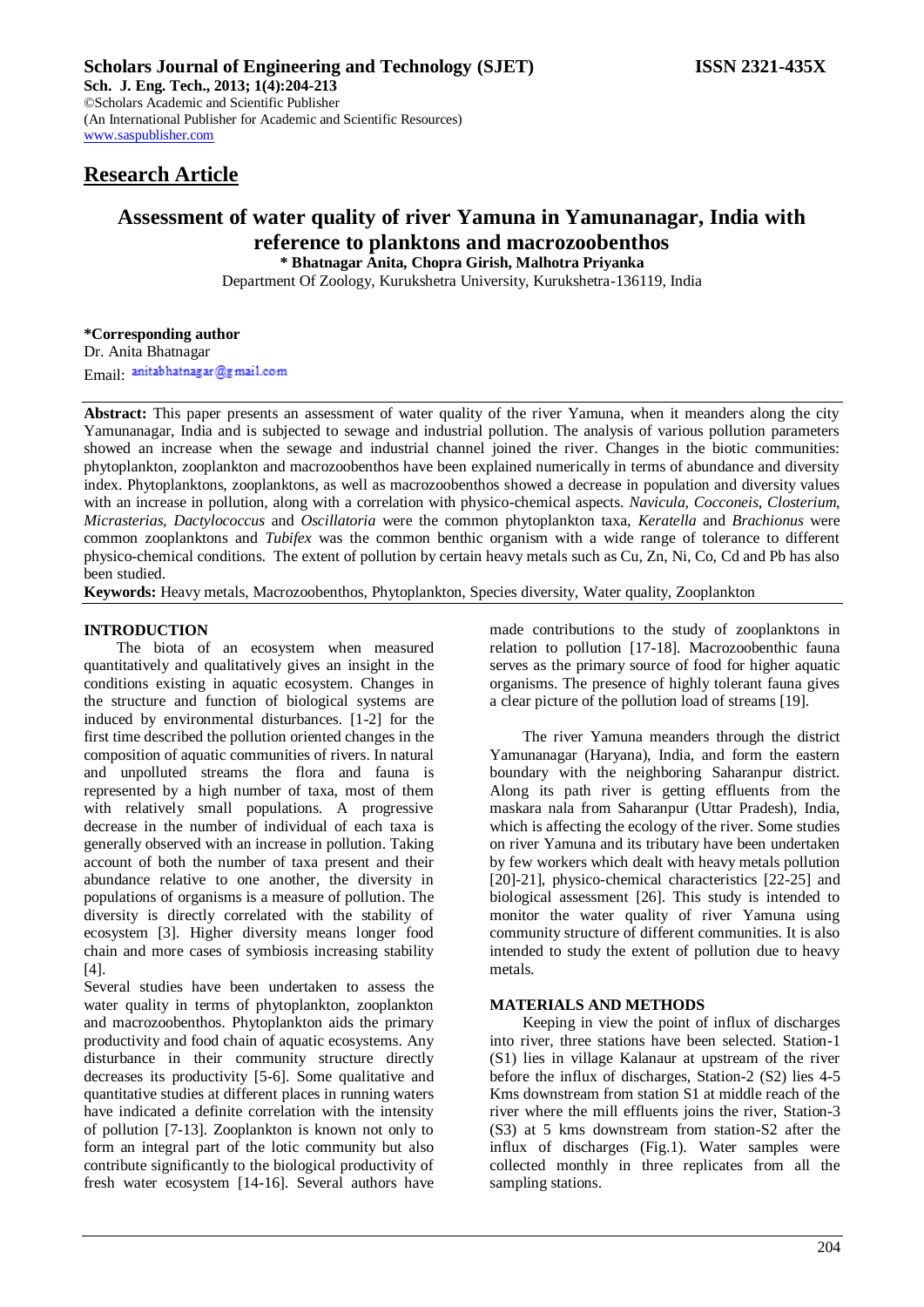### **Water quality characteristics**

The water quality characteristics  $viz$ . free  $CO<sub>2</sub>$ , biochemical oxygen demand (BOD), chemical oxygen demand (COD), turbidity, conductivity, alkalinity, hardness, calcium, magnesium, chloride, orthophosphate, sulphate, ammonia, nitrate and nitrite were analysed in the laboratory in accordance with [27- 28] on the following 2-3 days during which samples were kept in cold storage. Dissolved oxygen (DO), pH and conductivity were analysed on the spot using Multiline F-set III (Emark). The concentrations of different heavy metals were estimated by Atomic absorption spectrophotometer (Model No. MPE 60 Zeenit 700 P).

### **Biological characteristics**

Phytoplankton and zooplankton analyses were conducted by filtering water samples through plankton net of mesh 50 µm and preserved in 4% formalin. Each replicate was counted by using Sedgwick rafter cell. For the study of macrozoobenthos, the mud samples were collected with the help of cone sampler and sieved through 0.5 mm mesh size sieve. The organisms were sorted out manually for qualitative and quantitative study and expressed as organisms m*-*<sup>2</sup> . Species diversity

To find the stress on the structure of the phytoplankton, zooplankton and macrozoobenthic community species diversity was determined using "Shannon and weaver diversity index method"[29].

 $D = -\sum \text{ni} / N \log_2 \text{ni} / N$ 

 $D =$  Species Diversity

 $ni =$  Number of individuals of  $i<sup>th</sup>$  species

 $N = Total number of individuals in the sample$ 

### **Statistical analysis**

Coefficient of correlation was calculated on computer using SPSS package.

# **RESULTS AND DISCUSSION**

### **Water quality characteristics**

Stational variations of different physico-chemical characteristics have been shown in Table 1. Dissolved oxygen contents decreased from station S1(4.9±0.3 mg  $L^{-1}$ ) to station S2 (DO 2.9 $\pm$ 0.2 mg  $L^{-1}$ ). A slight increase in DO concentration was however observed at station S3  $(3.7\pm0.3 \text{ mg } L^{-1})$ . [30-33] have also observed decrease in DO with influx of pollutants. BOD and COD are important index of organic pollution in the river. The values of these two parameters significantly (P< 0.05) increased with influx of pollutants at station S2. [34] have reported COD ranging between 6.5 to 29 mg L-1 along the stretch of Yamuna. Very high COD in the present studies might be due to influx of effluents of sugar industry. Statistically COD showed a significant positive correlation with BOD ( $r = 0.499$  P<0.05). pH remained alkaline through out the study period. Conductivity, hardness, free  $CO<sub>2</sub>$ , calcium, magnesium,

chloride, sulphate and nutrients (o-PO<sub>4</sub>, NO<sub>2</sub>-N, NO<sub>3</sub>-N) were also high at station 2. No significant variation in ammonia concentration was observed. Turbidity on the other hand, decreased from station S1 to S3. Increased turbidity at station S1 may be attributed to washing activities taking place there.

The heavy metal contents in water were studied on Atomic absorption spectrometer. The results showed that Pb, Cd, Ni, Cu and Zn were present in recordable concentrations, while Co was in traces at all the stations (Table 2). [35] have also reported the recordable concentrations of these metals in Yamuna near Delhi. The values of present studies when compared with limits according to [36]WHO guidelines were found to be in permissible range, only lead was slightly higher at station S3. Lead is considered hazardous to health as it accumulates in the body and affects the nervous system [37]. However, a comparison of the present results with the results from waters in developed countries [38-39] showed a lower level of pollution due to heavy metals.

### **Biological characteristics Phytoplanktons**

In all thirtyfive taxa contributed to the phytoplankton community belonging to Chlorophyceae (twentyone), Bacillariophyceae (ten), Cyanophyceae (three) and Dinophyceae (one). Chlorophyceae was the dominant group at all the stations followed by Bacillariophyceae, Cyanophyceae and Dinophyceae (Fig. 2). [40] have also reported a similar trend of phytoplankton dominance in river Bhadra. A decrease in phytoplankton population was observed from station S1 to station S2 (Fig. 3), which is the area where the channel carrying the effluent joins the river. [41-42] have also observed decline in phytoplankton population with the influx of effluents. The mean total phytoplankton were found to be  $10473 \mathrm{L}^{-1}$  at station S1, 7347  $L^{-1}$  at station S2 and 8822  $L^{-1}$  at station S3. Maximum numbers of total phytoplankton were found during July at all the stations and minimum during December at station S1 and S2 and during January at station S3. *Navicula* was the dominant taxa at station S1 and *Micrasterias* at station S2 and S3. [43] have also described dominance of *Navicula* in lotic waters. [44] had reported that species with the highest selfsustaining natural mechanisms of natural increase usually become dominant. *Navicula, Cocconeis*, *Closterium, Micrasterias, Dactylococcus* and *Oscillatoria* were the taxa common to all sampling stations during the entire period of investigation. [45- 46] also found *Navicula*, *Cocconeis* and *Oscillatoria* as dominant and common taxa. [47] has reported presence of *Navicula, Oscillatoria, Pinnularia* and *Gomphonema* in organically polluted water with high BOD, chloride, phosphate and low oxygen. A slight decrease in numerical value of Shannon and Weaver species diversity was also observed from station S1 to S2 and S3 indicating station S2 and S3 as stressed zone of the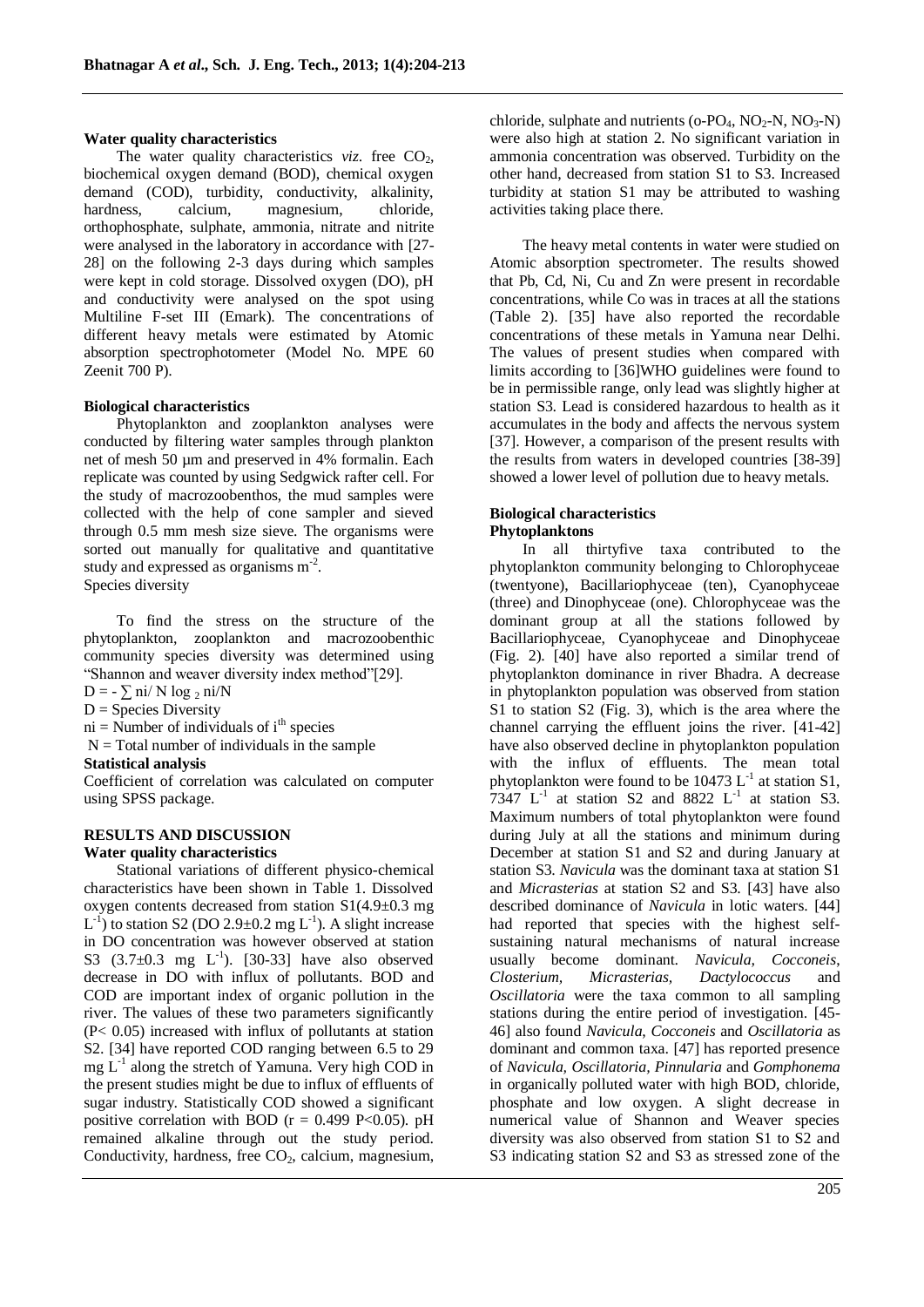river. The mean values of species diversity were found maximum (4.08) at station S1 and minimum (3.83) at station S3.

### **Zooplanktons**

Thirteen taxa of zooplankton were recorded from different stations of river Yamuna including four of Cladocera, three of Rotifera, two of each Copepoda and Protozoa while one of Ostracoda and Hymenoptera. The mean zooplankton population at station S1 was  $300 \mathrm{L}^{-1}$ , 193  $L^{-1}$  at station S2 and 248  $L^{-1}$  at station S3. Maximum numbers of total zooplankton were found in July at all the stations. Cladocera was the dominant group followed by Rotifera, Copepoda, Protozoa and Ostracoda (Fig. 4). One genera of Hymenoptera, *Polynema* was also observed along with zooplanktons. The maximum density was recorded at station S1 followed by station S3 and station S2 (Fig. 5).

Dominant group Cladocera with 33.5% was represented by *Moina, Sida, Bosmina* and *Ceriodaphnia*. According to [48-50] Cladocera indicates the eutrophic conditions resulted from pollution. [51] also designated Cladocerans as bioindicators. High number of Cladocera in the present studies supports the view. *Moina* was recorded as tolerant taxa common to all stations. [52-53] have reported that *Moina* is tolerant to heavy pollution. [54] has also designated *Moina* as dominant and tolerant taxa in lake Manzala of Egypt. Rotifera the second dominant group was represented by *Branchionus, Keratella* and *Monostyla*. The role of Rotifera as bioindicators has been emphasized [55]. In the present studies *Keratella* and *Branchionus* were common rotifers with a wide range of tolerance to different physico-chemical conditions. Copepoda was represented by *Cyclops* and *Nauplius* larva. [56-57]

regarded *Cyclops* and Ostracods as strictly pollution sensitive taxa. In the present studies it was although present at all station but number is low. Similarly *Cypris* the only member of Ostracoda was also low in number. Protozoans were represented by two genera *Trinema* and *Physarum*. No significant variation in their population was observed with respect to stations. However total population of zooplankton decreased from station S1  $(300\pm41L^{-1})$  to station S2  $(193\pm28L^{-1})$ and further increased at Station S3  $(248 \pm 30L^{-1})$  (Fig. 5).

### **Macrozoobenthos**

Eight taxa of macrozoobenthos were found at different stations of the river during the study period. Oligochaetes were the dominant at all the stations followed by Dipterans, Odonatans, Hymenoptera and Trichoptera (Fig. 6). Maximum numbers of total macrozoobenthos were found in winter at all the stations. The species diversity was found maximum at station S1 (2.60) and minimum at station S2 (2.35). Oligochaeta was represented by *Chaetogaster, Dero* and *Tubifex* with percentage distribution of 42.9%. *Tubifex* species have been described as indicator of pollution as they were tolerant to high values of different physico-chemical characteristics [58-59] has stated that when water bodies become organically polluted and dissolved concentration become reduced the *Tubifex* Oligochaete are commonly and dominantly found, thus regarded as pollution indicator. Diptera the second dominant group was represented by *Tanypus* and *Simulium* with percentage distribution of 27.7%. One genera of Odonata, Hymenoptera and Trichoptera were observed with percentage distribution of 12.0%, 9.33% and 7.42% during the study period. Total number of macrozoobenthos showed a decreasing trend from station S1 to S2 and thereafter increased at station S3 indicating station S2 as stressed zone (Fig.7).

| <b>Parameters</b>                     | S1             | S <sub>2</sub> | S <sub>3</sub> | <b>I.C.M.R Standards</b>        |
|---------------------------------------|----------------|----------------|----------------|---------------------------------|
| DO mg $L^{-1}$                        | $4.9 \pm 0.3$  | $2.9 \pm 0.2$  | $3.7 \pm 0.3$  | $>5$ mg L <sup>-1</sup>         |
| $BOD$ mg $L^{-1}$                     | $4.2 \pm 0.2$  | $8.2 \pm 0.3$  | $5.6 \pm 0.1$  | $\leq$ mg L <sup>-1</sup>       |
| $\overline{COD}$ mg $L^{-1}$          | $192 \pm 17.7$ | $282 \pm 15.8$ | $262 \pm 25.6$ |                                 |
| pH                                    | $7.6 \pm 0$    | $7.4 \pm 0.1$  | $7.6 \pm 0.1$  | $<7.0 - 8.5$                    |
| Conductivity $\mu$ m cm <sup>-1</sup> | $320 \pm 21.1$ | $363 \pm 17$   | $328 \pm 22.5$ |                                 |
| <b>Turbidity NTU</b>                  | $6 + 1.7$      | $5.6 \pm 1.5$  | $4.6 \pm 1.5$  |                                 |
| Free $CO_2$ mg $L^{-1}$               | $9.6 \pm 1.9$  | $17.8 \pm 3.0$ | $16.3 \pm 4.0$ |                                 |
| Alkalinity mg $L^{-1}$                | $100 \pm 8.6$  | $131 \pm 10.5$ | $104 \pm 11.4$ | $120 \text{ mg } L^{-1}$        |
| Hardness mg $L^{-1}$                  | $148 \pm 11.2$ | $179 \pm 18.3$ | $144 + 7.9$    |                                 |
| Calcium mg $L^{-1}$                   | $37.1 \pm 3.8$ | $46.1 \pm 4.8$ | $38.5 \pm 4.1$ | $<$ 75 mg L <sup>-1</sup>       |
| Magnesium mg $L^{-1}$                 | $13.6 \pm 1.8$ | $15.8 \pm 4.5$ | $11.7 \pm 2.1$ | $\overline{50 \text{ mg } L^1}$ |
| Chloride mg $L^{-1}$                  | $11.3 \pm 1.0$ | $12.8 \pm 1.0$ | $11.5 \pm 0.6$ | $\sim$ 250 mg L <sup>-1</sup>   |
| Orthophosphate mg $L^{-1}$            | $0.1 + 0$      | $0.2 \pm 0$    | $0.2 \pm 0$    |                                 |
| Sulphate mg $L^{-1}$                  | $0.3 \pm 0$    | $0.3 \pm 0$    | $0.3 \pm 0$    | $<$ 200 mg L <sup>-1</sup>      |
| Ammonia mg $L^{-1}$                   | $0.2 \pm 0$    | $0.2 \pm 0$    | $0.1\pm0$      |                                 |
| Nitrite $mg L^{-1}$                   | $0.2{\pm}0.1$  | $0.4 \pm 0.1$  | $0.3 \pm 0.1$  | $\overline{\phantom{a}}$        |
| Nitrate $mg L^{-1}$                   | $0.3 \pm 0.1$  | $0.4 \pm 0.1$  | $0.5 \pm 0.1$  | $\overline{\phantom{a}}$        |
| WQI                                   | $67.4 \pm 2.8$ | $39.9 \pm 4.3$ | $47.5 \pm 3.0$ | $\overline{\phantom{a}}$        |

**Table.1: Water Quality characteristics (Mean±S.E) of river Yamuna at various stations**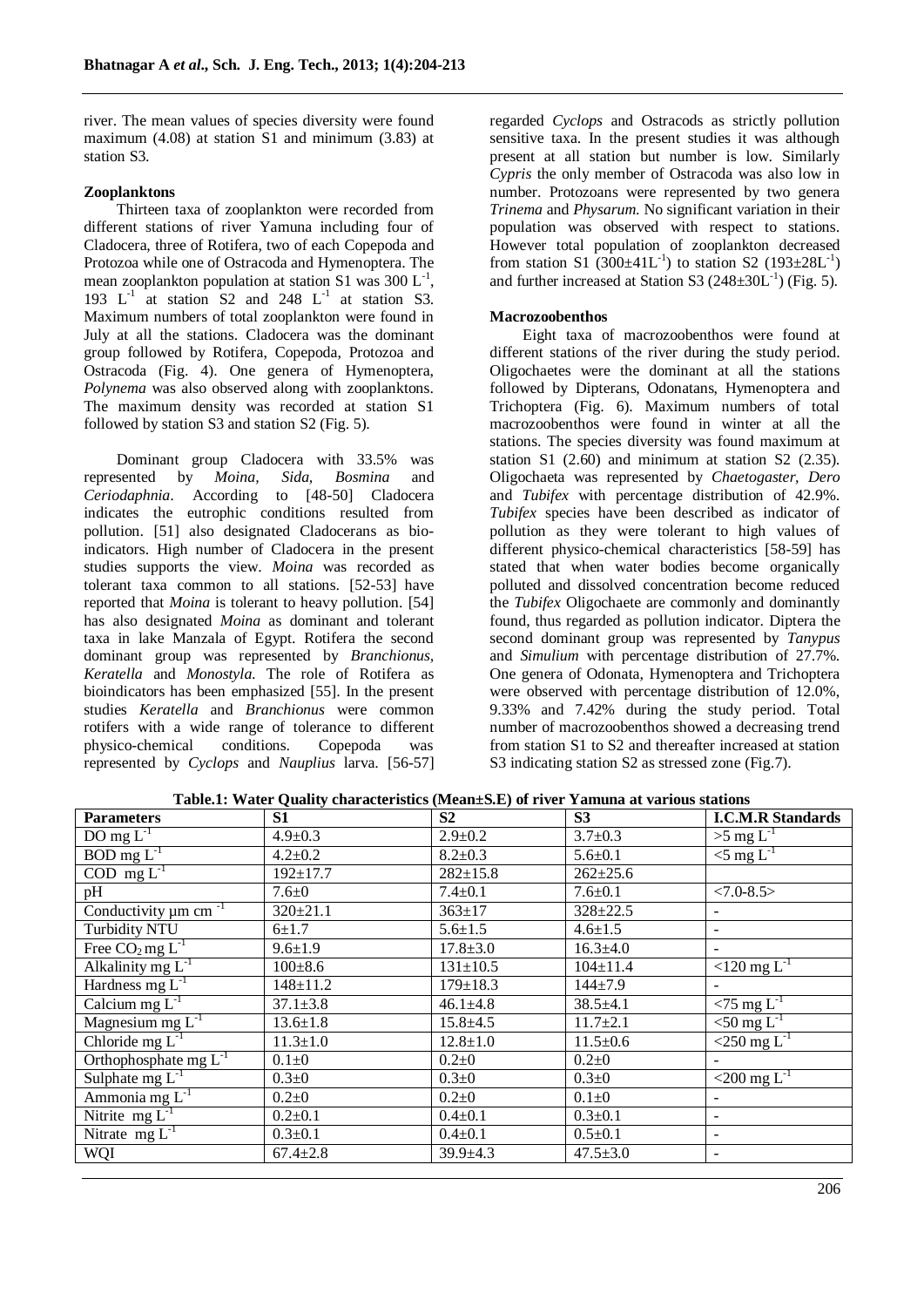|                | Table. 2. Concentration of unferent neavy inetals (ppm) at unferent stations of the fiver Tamuna |       |           |                |       |       |                |       |       |           |           |       |      |
|----------------|--------------------------------------------------------------------------------------------------|-------|-----------|----------------|-------|-------|----------------|-------|-------|-----------|-----------|-------|------|
| Me             | S1                                                                                               |       |           | S <sub>2</sub> |       |       | S <sub>3</sub> |       |       | <b>PP</b> |           |       |      |
| tals           |                                                                                                  |       |           |                |       |       |                |       |       |           |           |       | M    |
|                | S                                                                                                | M     | <b>PM</b> | W              | S     | M     | <b>PM</b>      | W     | S     | M         | <b>PM</b> | W     |      |
| Pb             | .0038                                                                                            | .0024 | .0051     | .0031          | .0041 | .0032 | .0059          | .0042 | .0054 | .0025     | .0029     | .0051 | 0.05 |
| C <sub>d</sub> | .0035                                                                                            | .0050 | .0040     | .0090          | .0040 | .0020 | .0070          | .0050 | .0050 | .0060     | .0040     | .0050 |      |
| Ni             | .0022                                                                                            | .0008 | .0010     | .0007          | .0014 | .0006 | .0011          | .0016 | .0011 | .0007     | .0008     | .0009 | 0.07 |
| Co             | tr                                                                                               | tr    | tr        | tr             | tr    | tr    | tr             | tr    | tr    | tr        | tr        | tr    |      |
| Cu             | .0015                                                                                            | .0013 | .0021     | .0016          | .0016 | .0014 | .0011          | .0009 | .0020 | .0021     | .0014     | .0021 | 0.05 |
| Z <sub>n</sub> | .0227                                                                                            | .0364 | .0290     | .0336          | .0342 | .0404 | .0406          | .0365 | .0292 | .00341    | .0364     | .0341 | 5.00 |

| Table. 2: Concentration of different heavy metals (ppm) at different stations of the river Yamuna |  |
|---------------------------------------------------------------------------------------------------|--|
|---------------------------------------------------------------------------------------------------|--|

 $S =$  Summer,  $M =$  Monsoon,  $PM =$  Post Monsoon and  $W =$  Winter, PPM (As per WHO Guidline values 1991), tr= traces





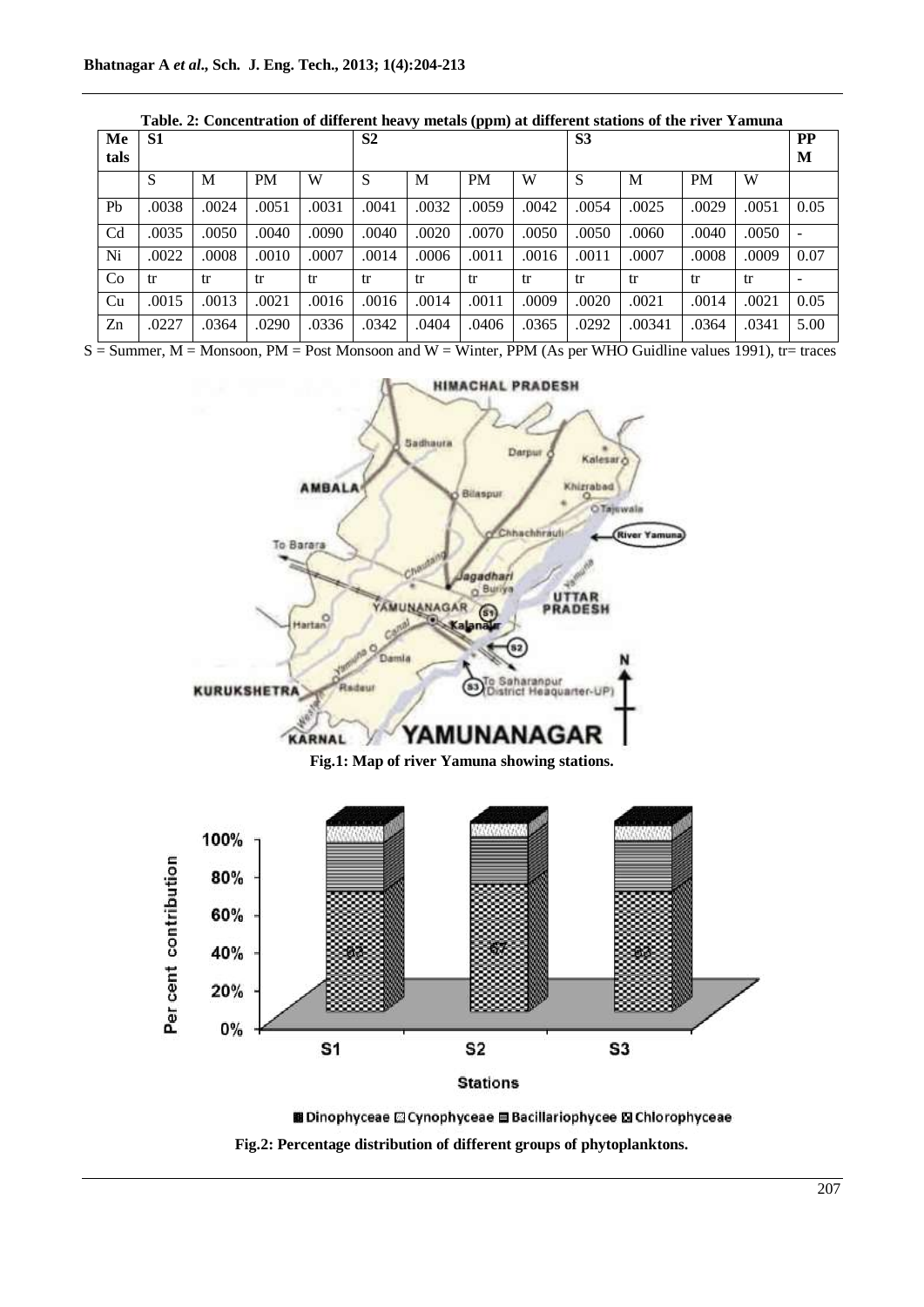

**Fig.3: Density (Nos. L***-***<sup>1</sup> ) of phytoplanktons of river Yamuna at different stations.**



**Fig.4: Percentage distribution of different groups of zooplanktons.**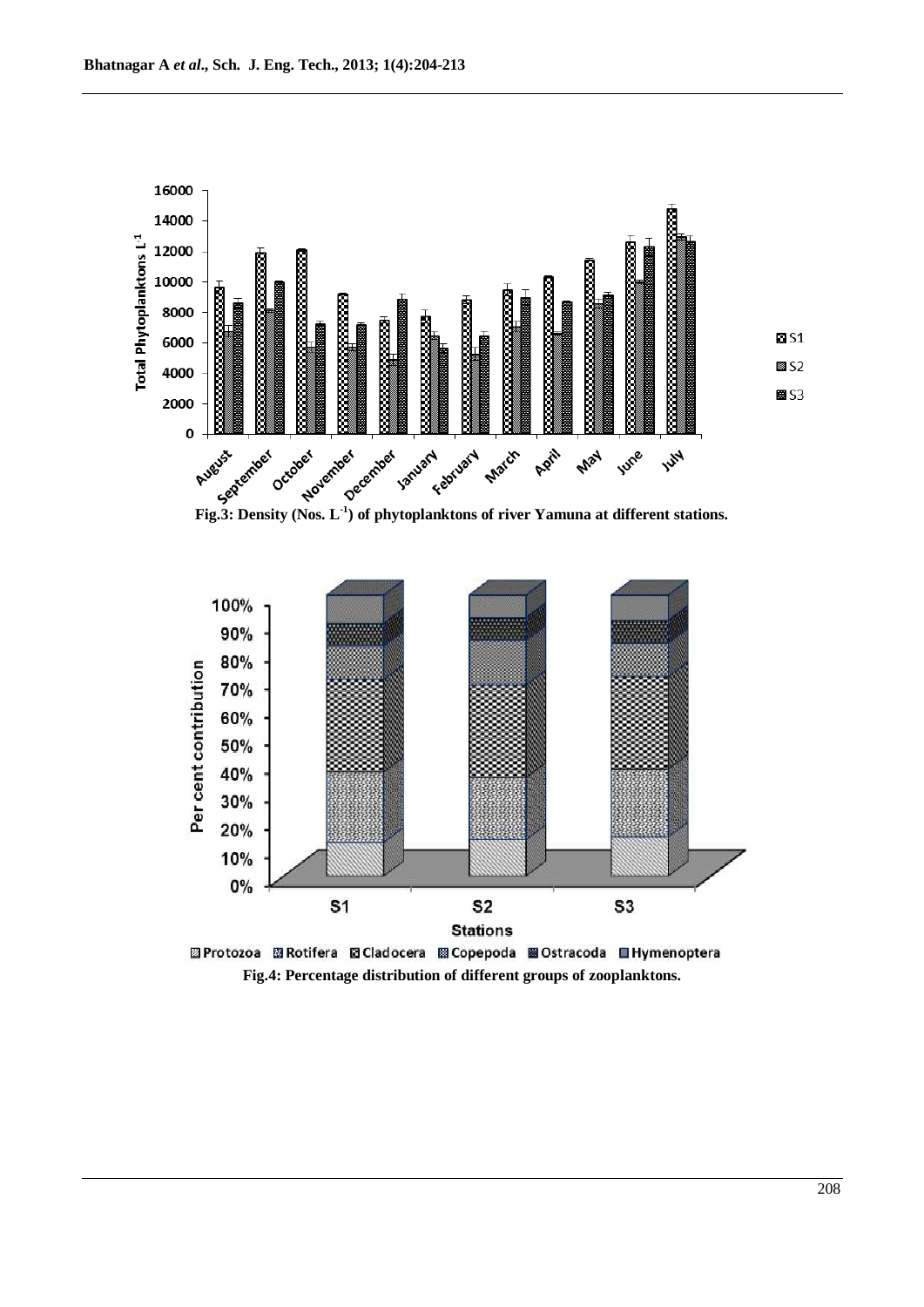

**Fig.5: Density (Nos. L***-***<sup>1</sup> ) of zooplanktons of river Yamuna at different stations.**



**Fig. 6: Percentage distribution of different groups of macrozoobenthos.**

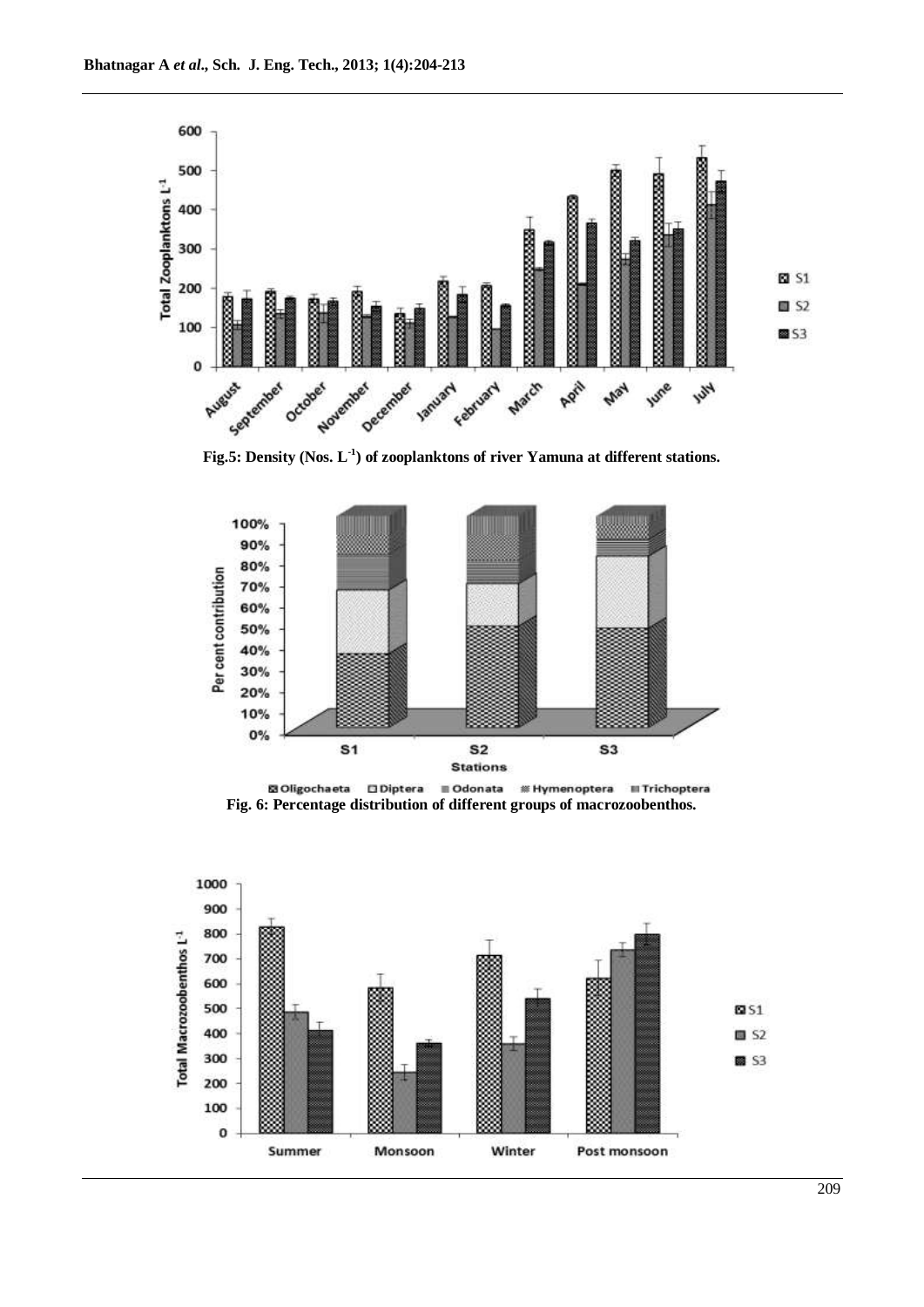### **Fig. 7: Population of macrozoobenthos of river Yamuna at different stations.**

#### **Conclusion**

Thus study of different biotic and abiotic features reveled that the intensity of pollution increases as the river is subjected to sewage and industrial wastes. In the growing awareness of relationships between human health and water pollution and for the sustainability of the system it is essential to undertake regular monitoring and surveillance of important aquatic ecosystems.

### **References**

- 1. Kolkwitz R, Marsson M; Oekologie der pflanzlichen saprobien. Berichte Deutsche Botanische Gesell, 1908; 26a, 505.
- 2. Kolkwitz R, Marsson M; Oekologie der tierischen saprobien. International Review gesamt. Hydrobioiogy Hydrographic, 1909; 11:126.
- 3. Odum EP; Fundamentals of Ecology  $3<sup>rd</sup>$  Ed. 1971; (W.B. Saunders Company, Philadelphia).
- 4. Piirsoo K., Pall P, Tuvikene A, Viik M; Temporal and spatial patterns of phytoplankton in a temperate lowland river (Emajogi, Estonia). Journal of Plankton Research Advance access, 2008: 1-32. Margalef, R; Information theory in ecology. General Systems, 1958; 3:36-71.
- 5. Descy JP; Ecology of the phytoplankton of river Moselle: Effect of disturbance on community structure and diversity. Hydrobiologia, 1993; 249(1-3):111-116.
- 6. Desai SR, Subashchandran, MD, Ramachandra TV; Phytoplankton Diversity in Sharavati River Basin, Central Western Ghats. Journal of Soil and Water Sciences, 2008; 1(1):7- 66.
- 7. Kumar A; Studies of pollution in river Mayurakshi in south Bihar. Indian Journal of Environmental Pollution, 1995; 2(1):21-26.
- 8. Khanna DR, Malik DS, Seth TR, Rupendra; Correlation between abiotic factors and planktonic population in river Ganga at Rishikesh (U.P.), In: D.R. Khanna and A. Gautam (Eds) Sustained Ecosystem and Environment (Action for Sustainable, Efficacious development and Awareness, Rishikesh), 1999: 69-76.
- 9. Kaur, H. K. S., Bath, G.M. and Dhillon, S. S; Aquatic invertebrate diversity of Kanjali lake Punjab. Indian Journal of Environment and Ecoplan, 1999; 2(1): 37-41.
- 10. Khanna DR, Singh RK; Seasonal fluctuation in the planktons of Suswa river at Raiwala, Dehradun. Journal Environment Conservation, 2000; 1(2&3): 89-92.[18]Hussain, S.M. and Mohan, S.P; Distribution of recent benthic Ostracoda in Adyar river estuary, east coast of

India. Indian Journal of Marine Science, 2001; 30(1): 53-56.

- 11. Sawane AP, Puranik PG., Lonkar AN; Preliminary study on the seasonal distribution of plankton in Irai river at Irai dam site district Chandrapur, Maharastra. *Indian* Journal of Environment and Ecoplan, 2006; 12(1): 207- 212.
- 12. Veerendra DN, Manjappa S, Puttaiah ET; Diversity of phytoplankton in Mani reservoir Hosangar Karnataka. Indian Journal of Environment and Ecosystem, 2006; 12(2): 335-338.
- 13. Komulainen, S.F. and Slastina, Y.L; Effects of urbanization on phytoplankton and phytoperiphyton structure in the Lososinka river (republic Karelia, Russia). Is. Rivers, 2012:1-3.
- 14. Bhatnagar, Anita; Biology of polluted waters with reference to zooplankton and fishes. Ph.D thesis, Barkatullah University, Bhopal, 1989.
- 15. Sellner KG., Brownlee DC, Bundy MH, Brownlee SG., Braun R; Zooplankton grazing in a Potomac River cyanobacteria bloom. Estuaries, 1993; 16(4): 859-872.
- 16. Sellner KG., Brownlee DC, Bundy MH, Brownlee SG, Braun R; Zooplankton grazing in a Potomac River cyanobacteria bloom. Estuaries, 1993; 16(4): 859-872.
- 17. Hassan S, Gopinat G., Din M, Altaff K; Qualitative and quantitative analysis of zooplankton of some important fresh water bodies of Tamilnadu and Kashmir. Journal of Experimental Zoology India, 2009;12(2): 351- 355.
- 18. Banse K; Zooplankton: Pivot role in control of ocean production. ICES Journal of Marine Science, 1995; 52: 265-277.
- 19. Altaff K; Zooplankton: A manual of zooplankton unit of reproductive biology and live feed culture*,* Department of zoology, The new college. Chennai, Sponsored by UGC. New Delhi, 2004; 1-53.
- 20. Hussain SM, Mohan SP; Distribution of recent benthic Ostracoda in Adyar river estuary, east coast of India. Indian Journal of Marine Science, 2001; 30(1): 53-56.
- 21. Kaushik A, Jain S, Dawra J, Sahu R, Kaushik CP; Heavy metal pollution of river Yamuna in the industrially developing state of Haryana. Indian Journal of Environmental Health, 2001; 43(4): 164-168.
- 22. Kaushik A., Kansal A, Meena S, Kumari S, Kaushik CP; Heavy metal contamination of river Yamuna, Haryana, India: Assessment by metal enrichment factor of the sediments. Journal of Hazardous Material, 2009;164: 265-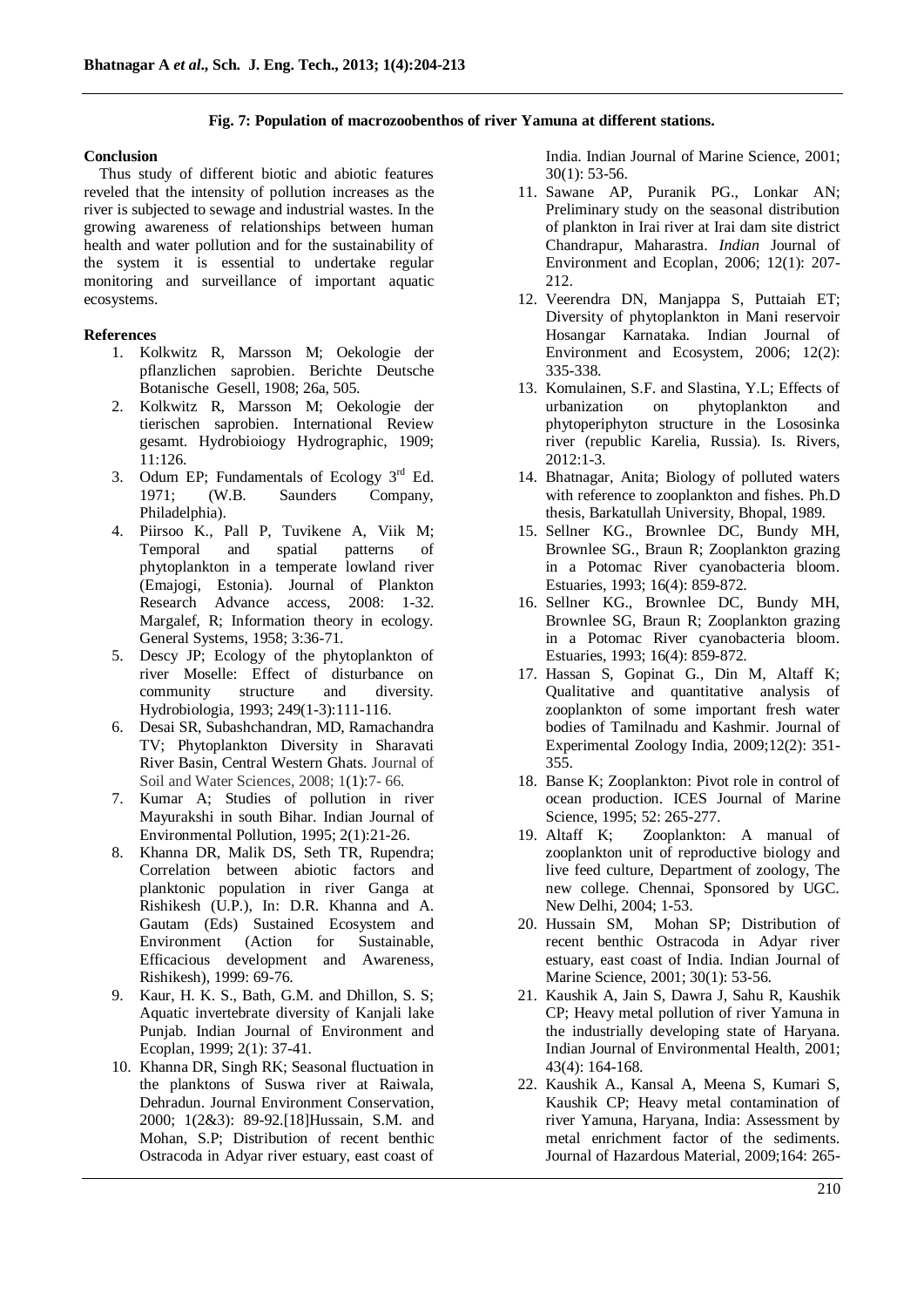270.

- 23. Khaiwal R, Ameena, Meenakshi, Rani M, Kaushik A; Seasonal variations in physicochemical characteristics of river Yamuna in Haryana and its ecological best designated use*.*  Journal of Environment Monitoring, 2003; 5: 419-426.
- 24. Bhatnagar A., Chopra G, Malhotra P; Water quality indices and abiotic characteristics of western Yamuna canal in Yamunagar, Haryana. Journal of Applied and Natural Science, 2009;1(2): 149-154.
- 25. Chopra G., Bhatnagar A, Malhotra, P; Planktonic community of Western Yamuna canal with Special reference to Industrial Pollution. In: H.S. Sehgal and G.K. Sehgal (eds.). Proc.22nd National Symposium on Recent Advances in Zoological Sciences: Applications to Agricuture, Environment and Human Health, 2011:73-80
- 26. Chopra G, Bhatnagar A, Malhotra P; Limnochemical characteristics of river Yamuna in Yamunanagar, Haryana, India*.*  International Journal of Water Resources and Environmental Engineering, 2012; 4(4): 97- 104.
- 27. Tabasum T, Trisal CL; Progressive changes in phytoplankton community structure in urbanized lowland river flood plains- a multivariate approach. River research and applications, 2008; 25(9): 1109-1125.
- 28. APHA, AWWA, WPCF; Standard methods for the examination of water and waste water,  $20<sup>th</sup>$ edn., American Public Health Association, (American Public Health Association, New York) DC, 1998; 20005-2605.
- 29. Washington HG; Diversity, biotic and similarity index. Water research, 1984; 18(6):653-694.
- 30. Kulshrestha SK., Adholia UN, Khan AA., Bhatnagar A, Saxena M, Baghail M; Community structure of planktons and macrozoobenthos, with special reference to pollution in the river Khan (India). International Journal of Environmental Studies, 1989; 35: 83-96.
- 31. Mishra PC, Patel RK; Status of water quality in and around an industrial city- A case study. International Journal of Environmental Pollution, 2007; 27(2): 114-124.
- 32. Polyestya A., Sharma S. and Khanna DR; Study of physico-chemical characteristics of treated effluent of sugar industry. Environment Conservation Journal, 2008; 9(1&2): 69-71.
- 33. Bhatnagar A, Sangwan P; Impact of mass bathing on water quality. International Journal of Environmental Research, 2009., 3(2): 247- 252.
- 34. Khaiwal R, Ameena Meenakshi, Monika,

Rani, Kaushik A; Seasonal variations in physico-chemical characteristics of river Yamuna in Haryana and its ecological best designated use*.* Journal of Environment Monitoring, 2003; 5: 419-426.

- 35. Kaushik A, Jain S, Dawra J, Sahu R, Kaushik CP; Heavy metal pollution of river Yamuna in the industrially developing state of Haryana. Indian Journal of Environmental Health, 2001; 43(4): 164-168.
- 36. World Health Organisation; International programme on chemical safety and environmental health criteria, 1991.
- 37. Dekh GM, Bhattacharyya KG. ; Metal cations present in drinking water samples in and around Rangia town, district Kamrup, Assam. International Journal of Environment Protection, 2009; 29(8): 681-689.
- 38. Odukoya OO, Ajayi SO; Trace heavy metals in Nigerian fishes I: Lead and Cadmium. Nigerian. Journal of Nutritional Sciences, 1987a; 8(2): 105-113.
- 39. Odukoya OO, Ajayi SO; Trace heavy metals in Nigerian fishes II: Copper and Zinc. Nigerian Journal of Nutritional Sciences, 1987b; 8(1): 41-49.
- 40. Shekhar TR, [Kiran BR,](http://www.ncbi.nlm.nih.gov/pubmed?term=Kiran%20BR%5BAuthor%5D&cauthor=true&cauthor_uid=18831381) [Puttaiah ET.](http://www.ncbi.nlm.nih.gov/pubmed?term=Puttaiah%20ET%5BAuthor%5D&cauthor=true&cauthor_uid=18831381), Shivaraj, Y, [Mahadevan KM;](http://www.ncbi.nlm.nih.gov/pubmed?term=Mahadevan%20KM%5BAuthor%5D&cauthor=true&cauthor_uid=18831381) Phytoplankton as index of water quality with reference to industrial pollution. Journal Environmental Biology, 2008; 29(2): 233-236.
- 41. Tabasum T, Trisal CL; Progressive changes in phytoplankton community structure in urbanized lowland river flood plains- a multivariate approach. River research and applications, 2008; 25(9): 1109-1125.
- 42. Piirsoo K. Pall P, Tuvikene A, Viik M; Temporal and spatial patterns of phytoplankton in a temperate lowland river (Emajogi, Estonia). Journal of Plankton Research Advance access, 2008: 1-32.
- 43. Riaux- Gobin C, Poulin M, Prodon R, Treguer P; Land fast ice microalgal and phytoplankton community (Adelie land, Atlantica) in relation to environmental factors during ice break up. Antarctic Science, 2003; 15(3): 353-364.
- 44. Margalef R; Perspectives in Ecological Theory. University of Chicago Press, Illinois, 1968: 111.
- 45. Bulusu KR., Arora HC, Adoo K.M; Certain observations on self purification on Khan river and its effects on Kshipra river. Environmental Health, 1967; 9: 275-295.
- 46. Meng W, Zhang Nan., Zhang Yuan, Zheng, Binghui; Integrated assessment of river health based on water on water quality, aquatic life and physical habitat. Journal of Environmental Sciences, 2009; 21(8): 1017-1027.
- 47. Venketeswarulu V; Algae as indicators of river